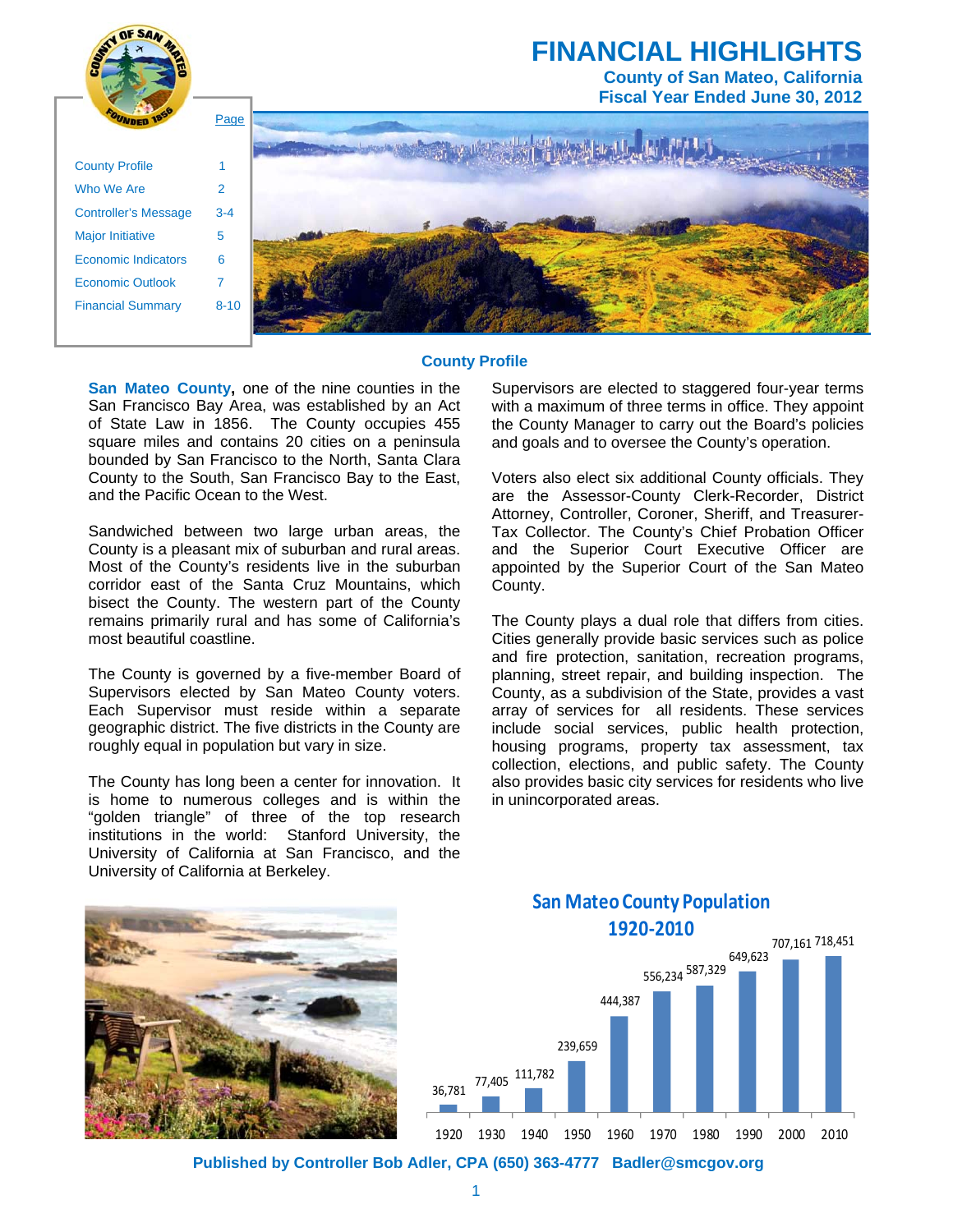# **Who We Are**

*"Coming together is a beginning, staying together is progress, and working together is success."* 

> *- Henry Ford, Founder of the Ford Motor Company* -



# **SAN MATEO COUNTY BOARD OF SUPERVISORS**



**Dave Pine District 1** 

dpine@smcgov.org

(650) 363-4571



**Carole Groom District 2** 

cgroom@smcgov.org

(650) 363-4568



**Don Horsley District 3** 

dhorsley@smcgov.org

(650) 363-4569



**Rose Jacobs Gibson District 4** 

RoseJG@smcov.org

(650) 363-4570



**Adrienne J. Tissier District 5** 

ATissier@smcgov.org

(650) 363-4572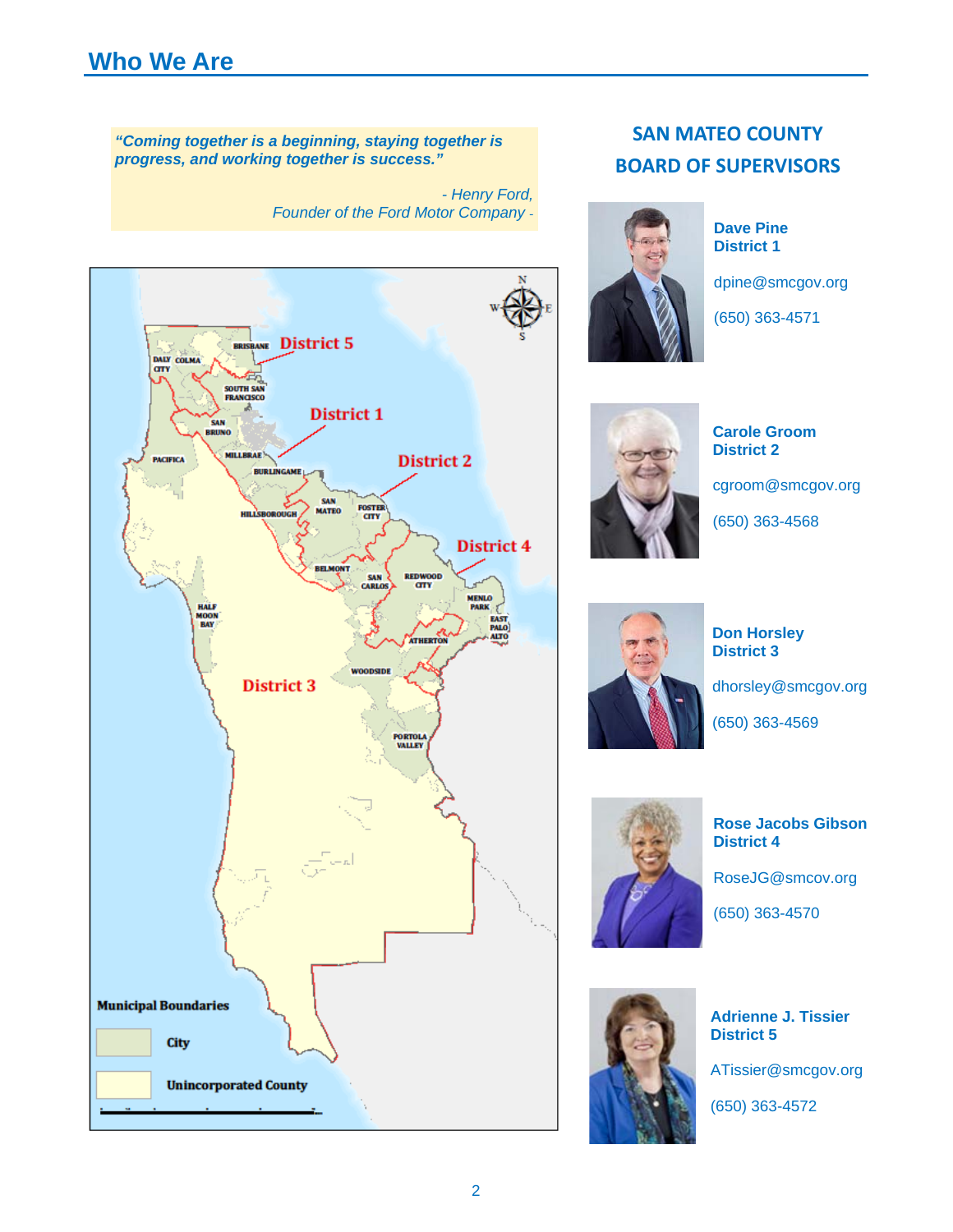# **Controller's Message**

**Future Employee Benefit Obligations.** The landscape for public defined benefit pension plans remains difficult to analyze because of the large amounts involved and the complexity and variety of the methods used to calculate these obligations. However, one thing can be said with certainty, the unfunded actuarial liabilities (the present value of promised benefits minus the assets held to pay these promises) have become significant and worrisome to taxpayers and the Board of Supervisors.

An analysis of the full pension and other postemployment benefit liabilities, including outstanding Pension Obligation Bonds (POBs) for the County, ten other local counties and the State show that the County's funded ratio of 73.3% is higher than the average funded ratio of 70.6%, and is significantly better than the State's ratio of 59.4%. The County's unfunded liability for pension and other postemployment benefits at June 30, 2011 was \$931.6 million. That calculates to a per capita liability of \$1,285. The per capita liability for the State was \$4,349.

There are many factors that impact the County's pension obligations. The actuaries for SamCERA, the County's pension plan, use an estimated "discount rate" (rate of return on assets held and future payments toward the unfunded liabilities) of 7.5%. For every 0.25% reduction in the discount rate, the County's annual required contribution would increase by about \$13 million. For example, if the County paid \$13 million over and above the required annual contribution for the next fiscal year, it would be equivalent to assuming a decrease of 0.25% from the assumed 7.5% discount rate, a 7.25% discount rate.

The newly passed California's Public Employees' Pension Reform Act (PEPRA) of 2013 will primarily impact County employees hired after January 1, 2013. In the long run PEPRA should slow the growth in State and local pension liabilities. The number of employees in the current, more expensive retirement plans will diminish over time as will the liabilities associated with their future pension benefits.

The issuance of POBs by some government entities may have improved their pension liability standing. However, these entities essentially borrowed in order to buy pension assets/investments. These POB liabilities are being repaid, with interest, but are not included in the calculation of unfunded pension liabilities. Additionally, many of the assets purchased by pension plans from the proceeds of these POBs lost significant value in the Great Recession. Now many of these entities that issued POBs have not only large unfunded pension liabilities but also must pay off these bonds. Fortunately, the County never issued POBs and is therefore not in this position.



Controller Bob Adler and 2012 Employee of Year, Maria Locon

To address future benefit obligations the County has reduced its workforce, kept salaries stable, avoided pension spiking schemes, kept current with its annual required contributions, and never issued POBs. Despite all these efforts the County will continue to face high annual employer contribution rates for benefit obligations into the foreseeable future.

To reduce these anticipated high contribution rates, the County can use one-time discretionary revenues. An example is excess Educational Revenue Augmentation Funds which can be used to pre-pay retirement and other postemployment benefits. These revenues, in large measure, are currently used for operational purposes and capital acquisitions.

The State is constantly exploring ways to "take-back" local revenues to close its budget gaps. The State is also likely to continue to shift responsibilities to local governments without paying the full cost of these responsibilities (e.g., the shift of inmates from State to local facilities) and to find ways to obligate local revenues for the State's budget shortfalls.

Increasing payments, while discretionary revenues are still available, to fund long-term obligations will reduce the unfunded liabilities. More significantly, prepayments reduce the required annual contribution in future years. For example, an additional payment of \$40 million for the next five years to the County's pension plan would reduce the employer contribution by approximately 3.2% and have the same impact as decreasing the discount rate by 0.75% for each year these prepayments are made. After five years of paying an additional \$40 million annually, the future annual required contribution to SamCERA would be reduced annually by approximately \$17 million ongoing.

*"As employers try to maintain the balance between containing costs and offering competitive total rewards packages, they are realizing that their future health care benefits choices are not quite as simple as 'paying or playing.'"*

> *- Ron Fontanetta, Senior Health Care Consulting Leader at Towers Watson* -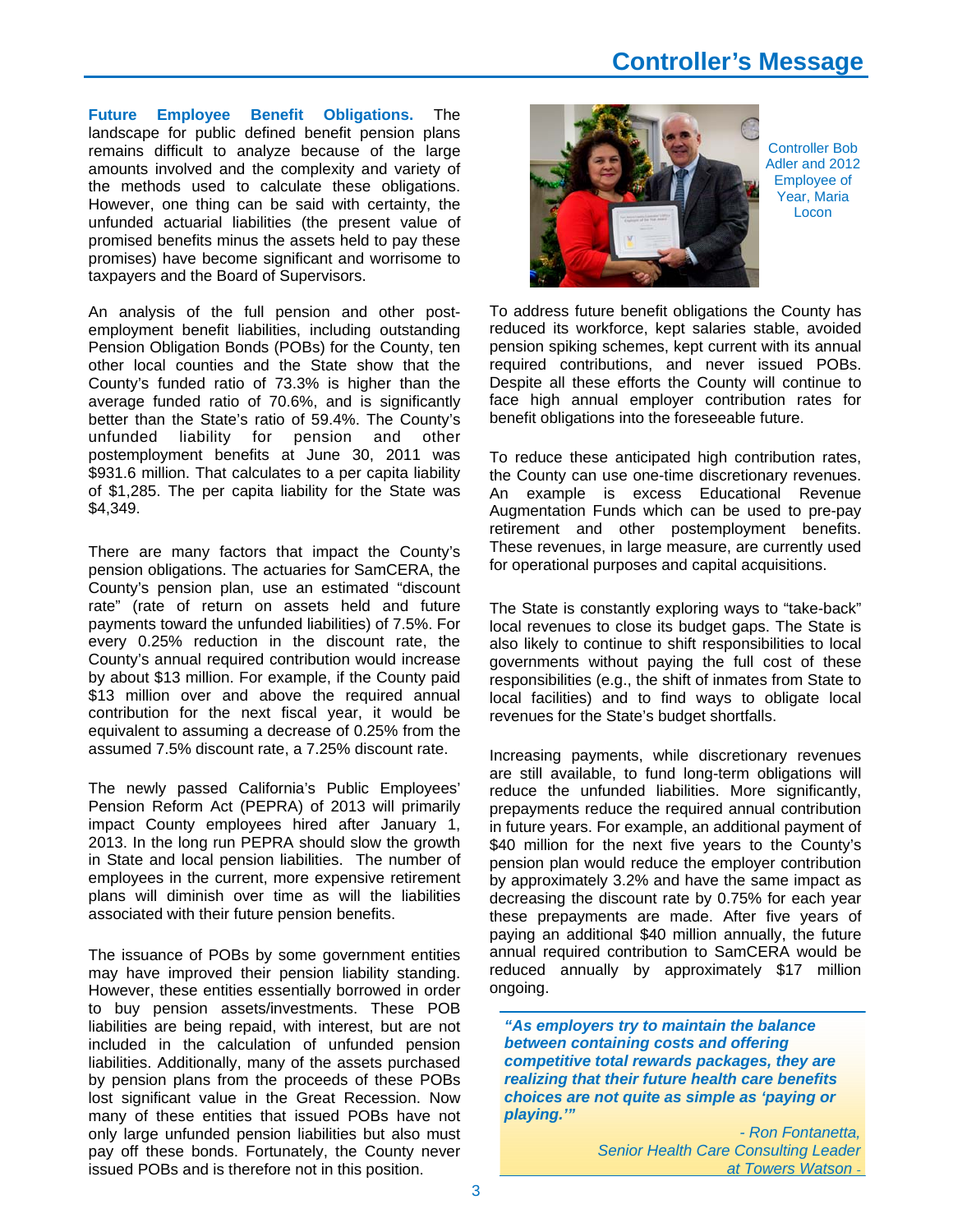The Governmental Accounting Standards Board has released Statements 67 (for defined benefit pension plans) and 68 (for employers with defined benefit pension plans) to bring public pension accounting more in line with private sector rules. As part of the change, the discount rate for public plans will be more in line with the discount rate and investment rate of return for private plans (which use separate rates of return for assets held versus liabilities). These pronouncements are expected to have a material impact to the liabilities reported in the County's Government-wide financial statements.

**Vehicle License Fee.** In 1992 the State enacted legislation that shifted responsibility for funding education to local governments. This legislation required County Auditor-Controllers to shift local property tax revenues from local taxing agencies to the Educational Revenue Augmentation Fund (ERAF) trust fund.

Effective fiscal year 2004-05, California law was revised such that local entities no longer received Vehicle License Fees (VLF) directly from the State. Instead VLF are paid from ERAF and property tax revenues of non-basic aid school districts. As nonbasic aid schools turn basic aid (when local property taxes equal or exceed the minimum annual funding required by the State), they no longer contribute to VLF. Thus, there may not be sufficient monies from ERAF and non-basic aid school districts to pay VLF due to the County and cities.

In fiscal year 2011-12, \$203,960 out of the total \$125,046,133 VLF payable to the County and cities was not paid due to insufficient funds in ERAF and property tax revenues. The County's share of this \$203,960 VLF shortfall was \$120,666.

If additional school districts become basic aid in future years, the VLF shortfall could grow significantly, which in turn decreases the discretionary revenues available to the County and cities. Factors that can cause a school district to become basic aid include: increased local property tax revenues (from the recently dissolved redevelopment agencies and an improving economy), State reductions in annual school district revenue limits, and a reduction in school populations.

The table below uses FY 2011-12 data to show the school districts closest to becoming basic aid and the associated estimated decrease in the VLF funds to the County and cities. As can be seen, these may be a profound, detrimental impact to the County and its cities.

**Summary.** The County has explored processes to tackle budget challenges from different perspectives. Rather than focus on spending cuts, the emphasis has switched to exploration of ways to maximize the value of dollars expended. The County has also collaborated with external service providers and nonprofit partners to identify methods that will improve the efficiency and effectiveness of service delivery. In the years to come County management continues to face significant financial challenges, but will no doubt continue to meet these challenges with innovation, collaboration, and prudent fiscal management as it has done in the past.

Bolo Adley

Bob Adler, CPA San Mateo County Controller

|                        | <b>Additional Property</b> |                       |                        | Total            |
|------------------------|----------------------------|-----------------------|------------------------|------------------|
| <b>Non-Basic Aid</b>   | Taxes Needed To            | <b>County's Share</b> | <b>Cities Share of</b> | <b>VLF Loss</b>  |
| <b>School District</b> | <b>Become Basic Aid</b>    | of VLF Loss (A)       | VLF Loss (B)           | $(A) + (B)$      |
| Bayshore               | 514,283                    | 962.014               | 668.519                | 1,630,533        |
| <b>San Carlos</b>      | 597,290                    | 7,687,144             | 5,341,913              | 13,029,057       |
| Burlingame             | 1,194,195                  | 7,707,553             | 5,356,096              | 13,063,649       |
| <b>Millbrae</b>        | 1.716.737                  | 5,871,189             | 4.079.978              | 9,951,167        |
| Pacifica               | 3,614,153                  | 7,064,671             | 4,909,347              | 11,974,018       |
|                        |                            | 29,292,571            | \$<br>20,355,853       | \$<br>49,648,424 |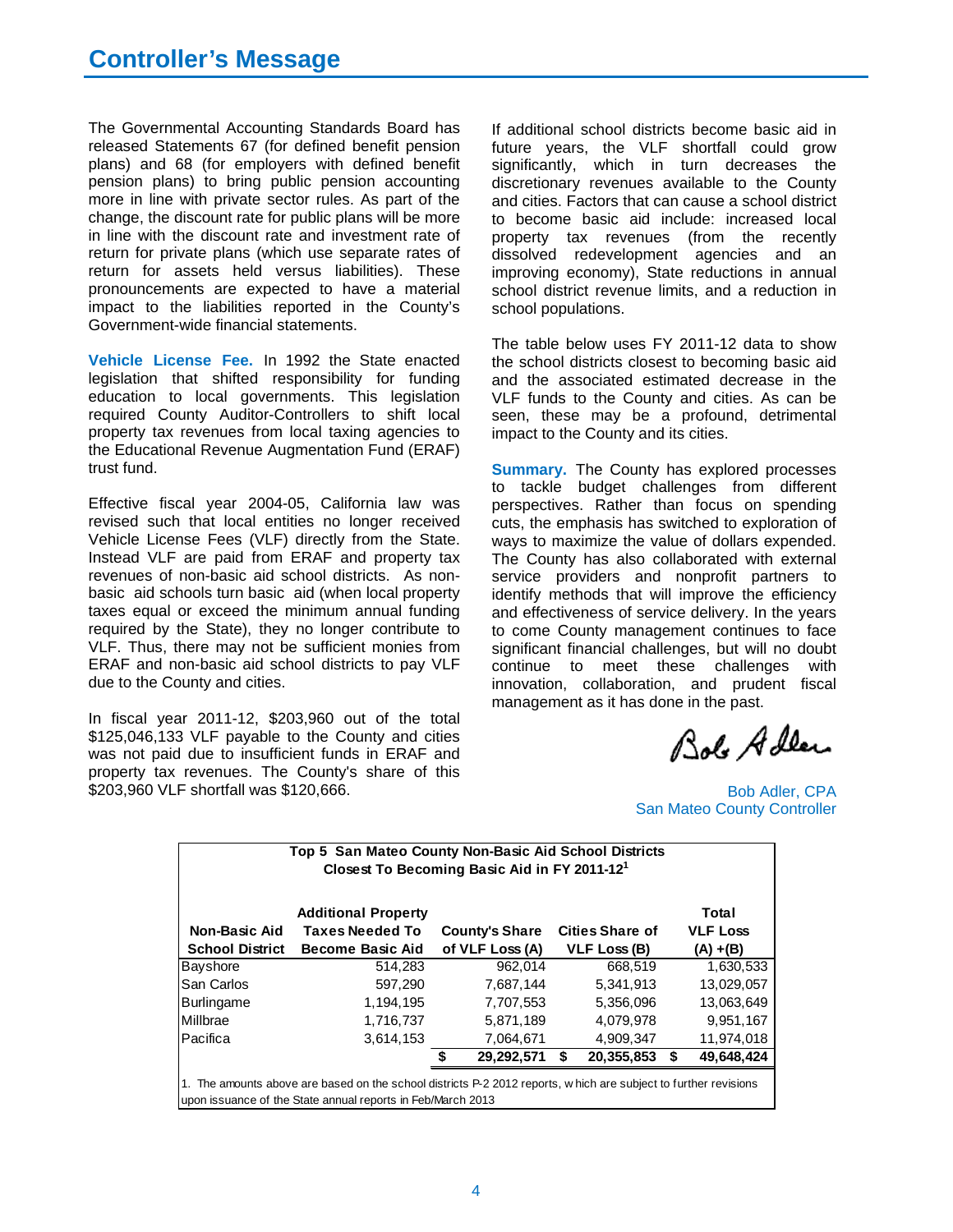#### **Affordable Care Act**



Driven in part by the U.S. Supreme Court's recent decision on the Affordable Care Act (ACA), all health care providers, including the County's San Mateo Medical Center (Medical Center) will be required to make major changes in the way they deliver care. The ACA is designed to provide health care insurance coverage for most Americans.

The ACA makes health care coverage affordable for lower-income Americans in two ways: by expanding Medicaid (called Medi-Cal in California) to cover more individuals, and by providing subsidies for low and middle income Americans to purchase health insurance through State-established health insurance marketplaces called "Exchanges".

In the County it is estimated that 47,000 uninsured residents will qualify for health insurance through the ACA, though a smaller number will actually participate. Approximately 13,000 County residents will qualify for Medi-Cal as eligibility expands to all documented residents with income below 138% of the Federal Poverty Level (FPL), which is \$15,024 in 2012 for a single adult. Currently Medi-Cal is only available if the income threshold is met and one is disabled, elderly, or a minor. It is estimated that 34,000 residents will qualify for federal subsidies to purchase private health insurance through the State Exchange. Estimates of the percentage of people eligible for coverage who will actually participate range between 50-70%.

The ACA does not cover undocumented residents. In California, counties are responsible for arranging healthcare for the medically indigent. The County's Access and Care for Everyone (ACE) healthcare program for indigents is available for adult residents with incomes at or below 200% of the FPL and assets of \$2,000 or less. The County also provides health insurance to all children living in households with incomes at or below 400% of the FPL.



The County estimates that 16,000 adult residents and 4,500 children will continue to be uninsured and thus the County's responsibility after the ACA's implementation. This compares to 28,000 adults and 5,000 children currently enrolled in ACE and Healthy Kids.



The ACA is financed through a broad range of sources including: new taxes/fees on healthcare sector manufacturers; penalties on individuals and employers who do not obtain or offer health insurance coverage; increased Medicare taxes on the wealthiest Americans; and phased-in reduction of payments to hospitals that see a disproportionate share of uninsured and Medicaid patients. This reduction in the amount of disproportionate share payments will represent a significant decrease in federal and State payments to the County, especially the Medical Center.



The Human Services Agency (HSA) also has its own challenges with ACA implementation. HSA will be responsible for up to 13,000 more Medi-Cal enrollments each year, which represents a 14% increase in Medi-Cal caseload. The net financial effect of the ACA on the County is unclear at this point. On one hand the Medical Center expects to transition some patients from ACE to Medi-Cal (approximately 8,000 current ACE enrollees). On the other hand, the payments to the County for running a disproportionate share hospital will decrease over time. At this point the County expects an overall neutral financial effect from the law's implementation, but there is a much financial uncertainty.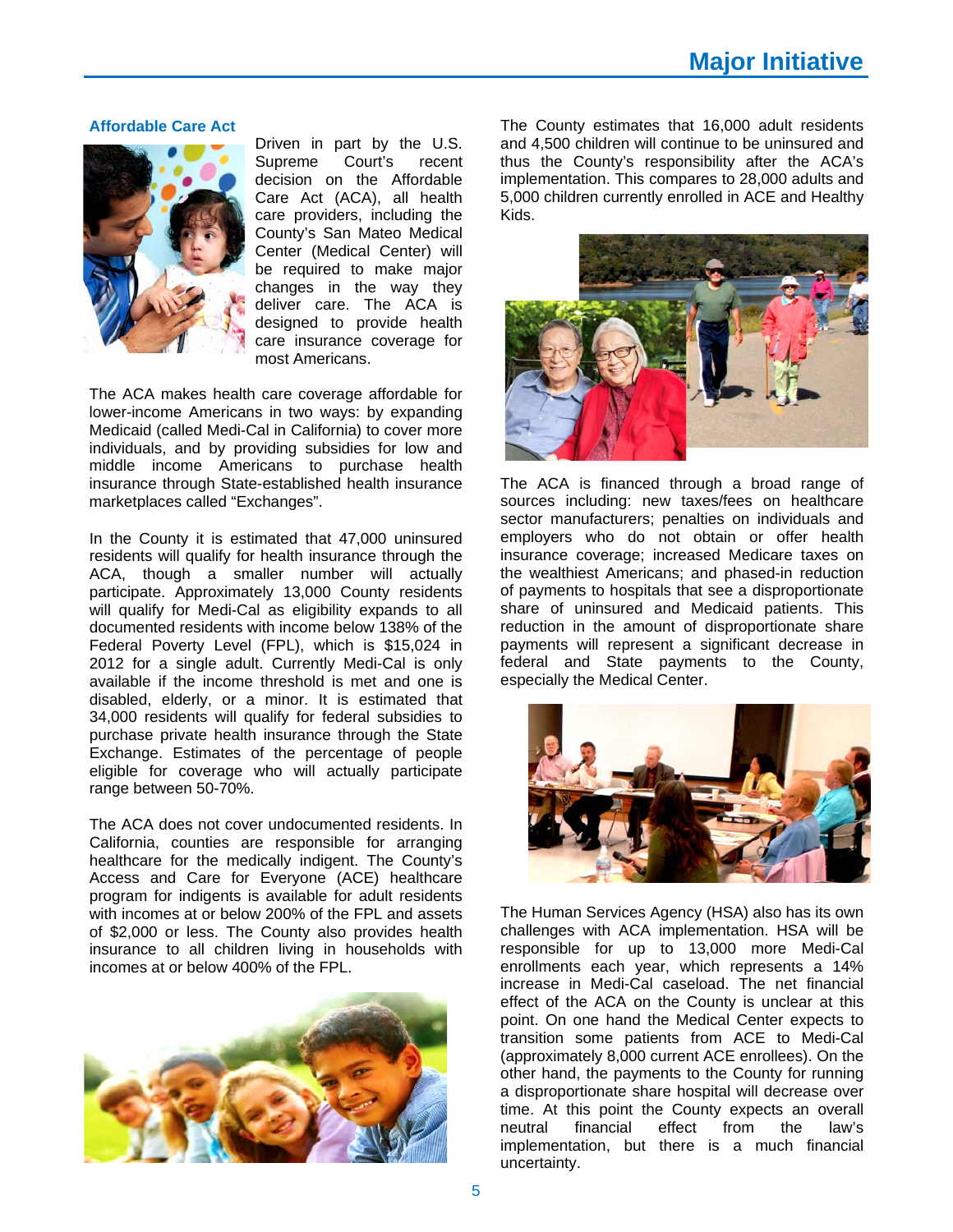### **Employment**

The County had an estimated 27,600 unemployed residents as of June 2012.

- The County's unemployment rate was 7.1% for June 2012, below the prior year's average of 8.4%.
- This compares with an unadjusted unemployment rate of 10.7% for California and 8.4% for the U.S. for June 2012.
- Among California's 58 counties the County recorded the second lowest unemployment rate as of June 2012.



#### **Residential Property**

- The County's median single-family home price rose 8.9% to \$826,250 as of June 2012, from \$758,500 as of June 2011.
- The County's median condominium price rose 10.4% to \$425,000 as of June 2012, from \$385,000 for as of June 2011.
- The California median single-family home price rose 8.1% to \$320,540 in June 2012, from \$296,410 in June 2011.

### **Commercial Property**

- The vacancy rate in June 2012 was at 14.1%, up from 13.5% in June 2011. The June 2010 vacancy rate was 17.1%.
- The average asking rate for space rose 12.5% to \$3.32 per square foot per month as of June 2012, up from \$2.95 per square foot per month as of June 2011. The rate at June 2010 was \$2.65 per square foot per month.

#### **Tourism**

San Francisco International Airport remains a significant economic engine in the region by providing tens of thousands of jobs. The Airport's total passenger volume rose 7.7% to 43.1 million for June 2012 from 40.0 million for June 2011.







#### **Income**

- The County's estimated median family income was \$99,043 for 2011 (latest available data) compared to \$101,753 for 2010 per the U.S. Census Bureau.
- The County's per capita personal income increased to \$67,964 in 2010 (latest available data), a 2.6% increase from \$66,254 in 2009.

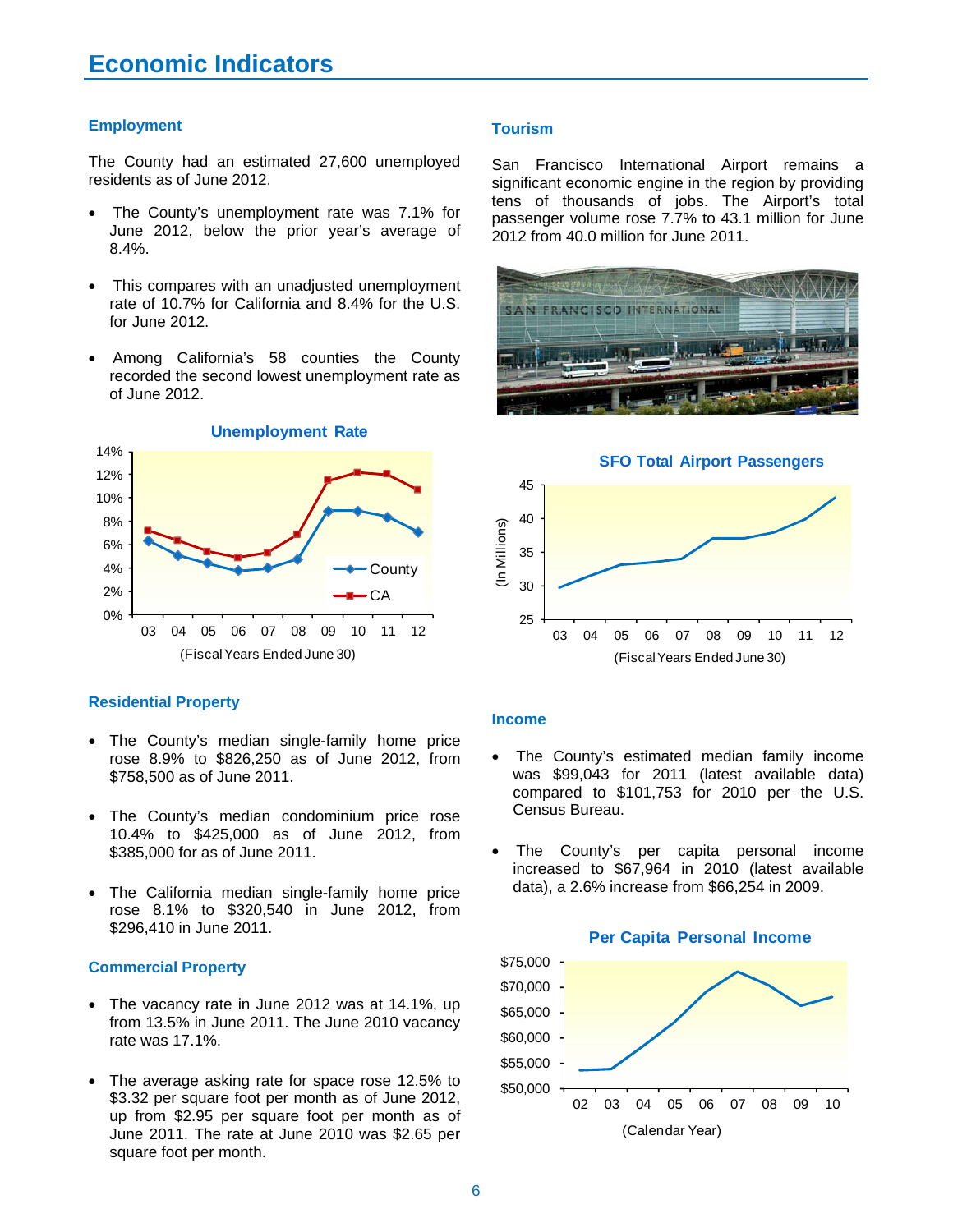### **Economic Climate**

The 2012 year began on a positive note. A marked improvement in market sentiment, combined with monetary policy easing in developing countries, was reflected in a rebound of economic activity in both developing and advanced countries. Industrial production, trade, and capital goods sales all returned to positive territory following the slow growth in the fourth quarter of 2011.

Developing countries led the rebound which helped to pull the Euro Area into marginally positive Gross Domestic Product (GDP) growth in the first quarter. Since the beginning of May 2012, however, much of this progress has been called into question by a reigniting of Euro Area jitters, which roiled financial markets around the globe. The resurgence of tensions in the Euro Area is a reminder that the after effects of the 2008/2009 crisis have not yet played out fully.

In spite of these global economic uncertainties, GDP for the United States is expected to gradually increase over the next years while the national and local unemployment rates slowly decrease. While world GDP growth is estimated to be 2.5%, 3.0%, and 3.3% for 2012, 2013, and 2014, respectively, growth for the United States is projected to be a little lower at 2.1%, 2.4%, and 2.8% for the same periods.

*"The global economy currently faces serious challenges and policy action is needed to restore confidence and put the economic recovery onto a sustainable growth path."* 

> *- Global Post 11/12/12* -

#### **Employment**

The U.S. unemployment rate was projected to decrease to an estimated 8.0% to 8.2% for 2012, 7.6% to 7.9% in 2013, and 6.7% to 7.3% in 2014. For September 2012, the actual national unemployment rate of 7.8% was 1.2% lower than in September 2011 when it was 9.0%.

California's August 2012 unemployment rate of 10.6% was the third highest in the nation, even though the State's unemployment rate decreased by 1.3% from a year earlier when it was 11.9% (August 2011). The unemployment rate in the County was 6.8% in August 2012 (the second lowest unemployment rate of all Counties in the State), which is down from August 2011 when the rate was at 8.1%.

#### **Housing Market**

In the latest sign that the housing market is on the mend, August 2012 was the strongest month for Bay Area home sales in six years. The number of homes sold in the Bay Area increased by 14% compared to August 2011. This represents the 11th straight month sales have registered a year-over-year increase.

The County's median single-family home price rose 8.9% to \$826,250 as of June 2012, from \$758,500 as of June 2011. The improving real estate market in the County should continue to increase assessed property values, which in turn will increase future property tax revenues.

> *"Bay Area housing market continues its rebound."*

> > *- Steven Johnson, Bay Area News Group 9/15/12* -

### **Property Tax**

Given that property tax revenues make up the County's largest source of general fund revenues, the health of the local real estate market and the associated changes in property assessed values are key indicators of the financial outlook for the County.

The FY 2012-2013 net Property Assessment Roll values (\$147.26 billion as of January 1, 2012) for the County increased 3.33%, or \$4.75 billion compared to last year's property tax roll. This increase in property assessment value translates to an increase in property tax revenues of about \$47.5 million that are shared by all local agencies: schools, cities, special districts and the County. The \$47.5 million increase in property tax revenues does not take into account refunds, which are difficult to predict for any fiscal year. For example, in FY 2011-12 the County processed \$36.2 million in refunds.

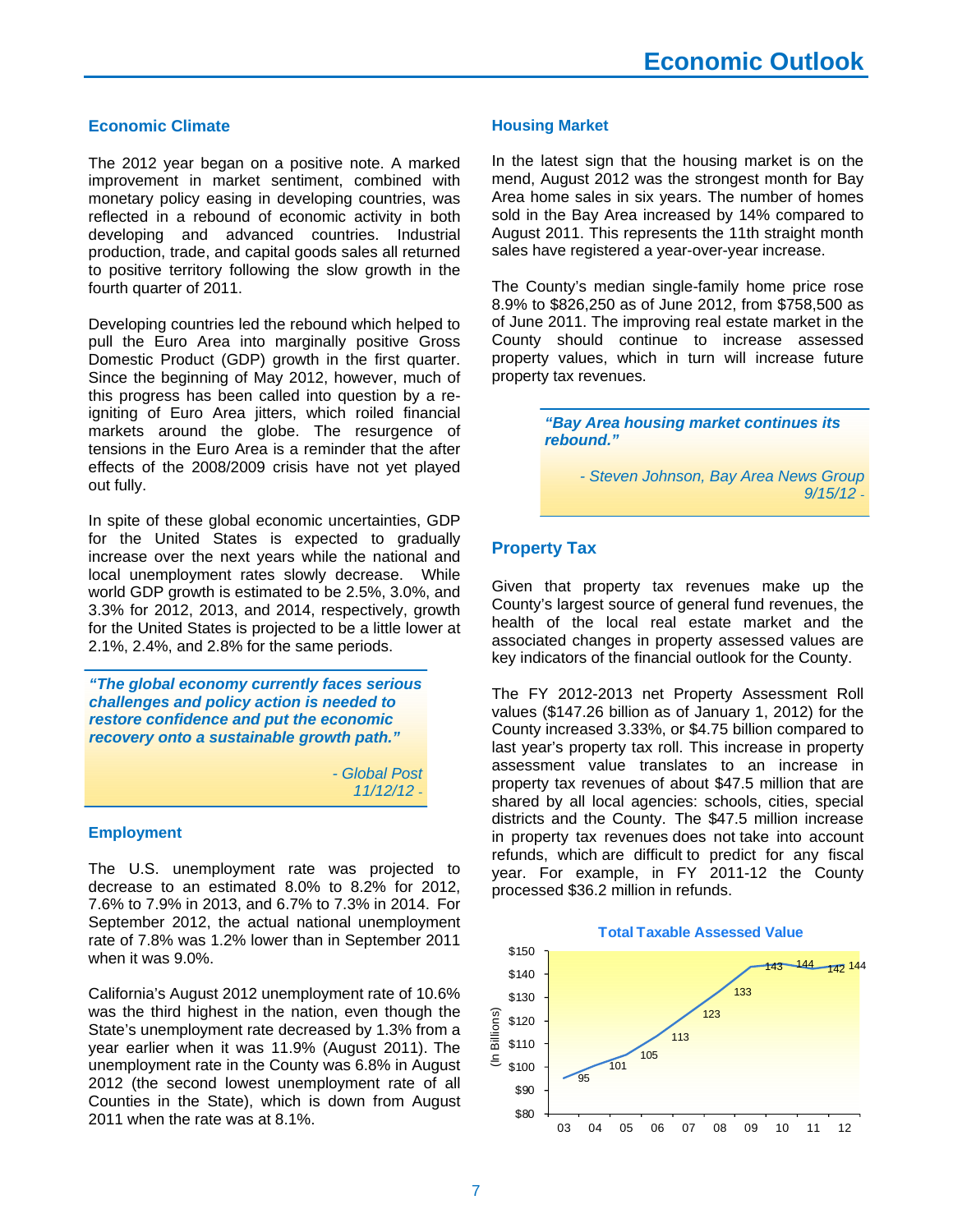| <b>County's Net Assets</b> |               |  |
|----------------------------|---------------|--|
|                            | (In Millions) |  |

|                             | Governmental Business-type |            |             |  |
|-----------------------------|----------------------------|------------|-------------|--|
|                             | Activities                 | Activities | Total       |  |
|                             | 2012                       | 2012       | 2012        |  |
| Assets:                     |                            |            |             |  |
| Current and other assets    | \$<br>993                  | \$<br>116  | \$<br>1,109 |  |
| Capital assets              | 779                        | 62         | 841         |  |
| Total assets                | 1,772                      | 178        | 1,950       |  |
| Liabilities:                |                            |            |             |  |
| Long-term liabilities       | 436                        | 12         | 448         |  |
| Other liabilities           | 135                        | 35         | 170         |  |
| <b>Total liabilities</b>    | 571                        | 47         | 618         |  |
| Net assets:                 |                            |            |             |  |
| Invested in capital assets, |                            |            |             |  |
| net of related debt         | 459                        | 59         | 518         |  |
| Restricted                  | 191                        | 2          | 193         |  |
| Unrestricted                | 551                        | 70         | 621         |  |
| Total net assets            | 1,201<br>\$                | S<br>131   | \$<br>1,332 |  |

**Net Assets.** Increases or decreases in net assets may serve as a useful indicator of whether the County's financial position is improving or deteriorating. As of June 30, 2012, the County's total net assets has reached \$1.3 billion, an increase of \$103 million or 8% from the previous year.



- \$518 million, or 39%, is invested in capital assets and not available for future spending.
- \$193 million, or 14%, is subject to external restrictions on how it may be used.
- \$621 million, or 47%, may be used to meet the County's ongoing obligations.



**Net assets** represent the difference between assets and liabilities.

**Governmental activities** are normally supported by taxes and intergovernmental (Federal, State and other local governments) revenues.

**Business-type activities** usually rely heavily on fees charged to recipients of the services with shortfalls paid from governmental funds.

**Capital Assets.** The County's total investment in capital assets was \$841 million as of June 30, 2012.

- \$556 million, or 66%, was invested in structures and improvements.
- \$132 million, or 16%, in infrastructure.
- \$153 million, or 18%, in other capital assets.

**Long-Term Debt.** The County's total long-term debt was \$356 million as of June 30, 2012.

- \$327 million, or 92%, in lease revenue bonds (rated from AA to AAA by Standard and Poor's Corporation).
- \$23 million, or 6%, in certificates of participation.
- \$6 million, or 2%, in notes payable and other long-term liabilities.



This report is derived from the County's Comprehensive Annual Financial Report (CAFR) for the fiscal year ended June 30, 2012. The CAFR provides more detailed information and is prepared in conformity with generally accepted accounting principles. The CAFR is available at: http://www.co.sanmateo.ca.us/controller/2012cafr

The County received an unqualified ("clean") opinion from the Grand Jury independent auditors for the 2012 fiscal year.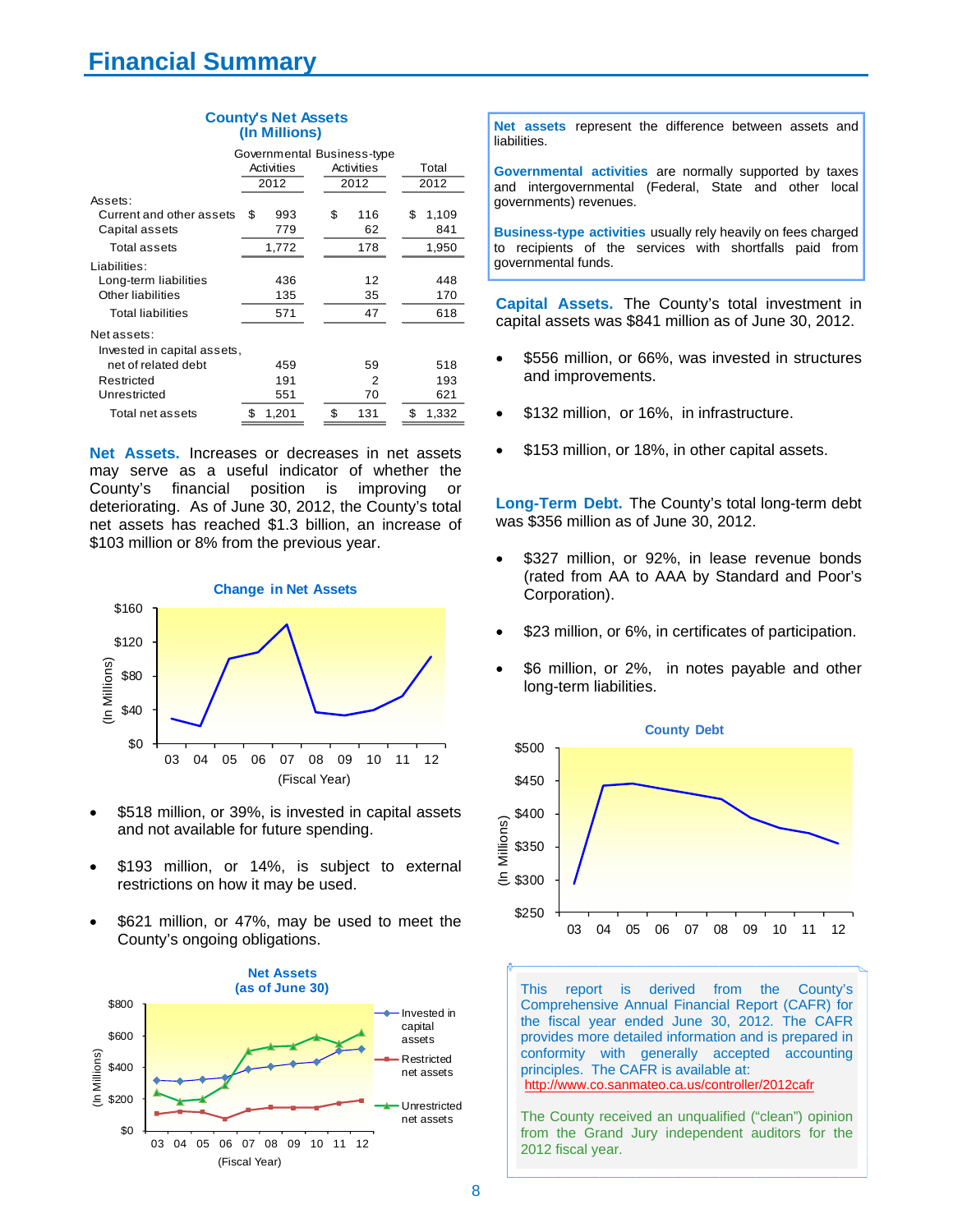As noted on the preceding page, the County's net assets increased by \$103 million, or 8%. This amount reflects the difference between County's total revenues and total expenses for the fiscal year ended June 30, 2012.

#### **(In Millions) Change in Net Assets**

|                                           | <b>Fiscal Years</b> |           |           |  |
|-------------------------------------------|---------------------|-----------|-----------|--|
|                                           | 2012                | 2011      | 2010      |  |
| Revenues:                                 |                     |           |           |  |
| Program revenues:                         |                     |           |           |  |
| Charges for services                      | \$<br>280           | \$<br>266 | \$<br>279 |  |
| Operating grants and contributions        | 594                 | 566       | 497       |  |
| Capital grants and contributions          | 6                   | 5         | 5         |  |
| General revenues:                         |                     |           |           |  |
| Property taxes                            | 366                 | 342       | 357       |  |
| Other taxes                               | 27                  | 23        | 22        |  |
| Unrestricted interest/investment earnings | 11                  | 10        | 12        |  |
| Miscellaneous                             | 24                  | 24        | 25        |  |
| Total revenues                            | 1,308               | 1,236     | 1,197     |  |
| <b>Expenses:</b>                          |                     |           |           |  |
| Program expenses:                         |                     |           |           |  |
| General government                        | 72                  | 68        | 71        |  |
| Public protection                         | 340                 | 329       | 308       |  |
| Public ways and facilities                | 19                  | 19        | 19        |  |
| Health and sanitation                     | 222                 | 215       | 229       |  |
| Public assistance                         | 199                 | 207       | 202       |  |
| Recreation                                | 9                   | 10        | 9         |  |
| Interest on long-term liabilities         | 17                  | 18        | 16        |  |
| San Mateo Medical Center                  | 252                 | 241       | 233       |  |
| Airports                                  | 3                   | 3         | 3         |  |
| Coyote Point Marina                       | 1                   | 1         | 1         |  |
| <b>Housing Authority</b>                  | 71                  | 69        | 66        |  |
| Total expenses                            | 1,205               | 1,180     | 1,157     |  |
| Change in net assets                      | 103                 | 56        | 40        |  |
| Net assets - beginning                    | 1,229               | 1,173     | 1,133     |  |
| Net assets - ending                       | \$1,332             | \$1,229   | \$1,173   |  |

**(as of June 30)** \$1,400 - Total Expenses \$1,300 Total Revenues\$1,200 (In Millions) (In Millions) \$1,100 \$1,000 \$900

**Change in Net Assets**

**Revenues** are monies the County receives from a variety of sources.

Program revenues are derived directly from County programs and encompass:

- Charges for services paid by the recipients of goods and services offered by County's various programs.
- Grants and contributions that are restricted to meet the operational or capital requirements of County programs.

General revenues are revenues that are not classified as program revenues such as property taxes.

**Expenses** are monies spent on providing services to the County's residents. Such services can either be "governmental" activities or "business-type" activities.

**Governmental activities** are normally supported by taxes and intergovernmental revenues and cover various services including:

- General government Include costs incurred by the County's administrative offices.
- Public protection Protect the public through law enforcement, custody of criminals, and resocialization of offenders.
- Public ways and facilities Maintain County roads, bridges, and other infrastructure.
- Health and sanitation Build a healthy community and provide health care to vulnerable populations.
- Public assistance Assist individuals and families to achieve economic self-sufficiency, promote community and family strength, and ensure child safety and well-being.
- Recreation Provide residents with access to park sites and recreation facilities.

**Business-type activities** include those services provided by San Mateo Medical Center, Airports, Coyote Point Marina Recreation, and Housing Authority. Theoretically speaking, such activities rely heavily on fees charged to recipients of the services.

#### **Governmental Activtities - Expenses For the Fiscal Year Ended June 30, 2012**



\$800 03 04 05 06 07 08 09 10 11 12 (Fiscal Year)